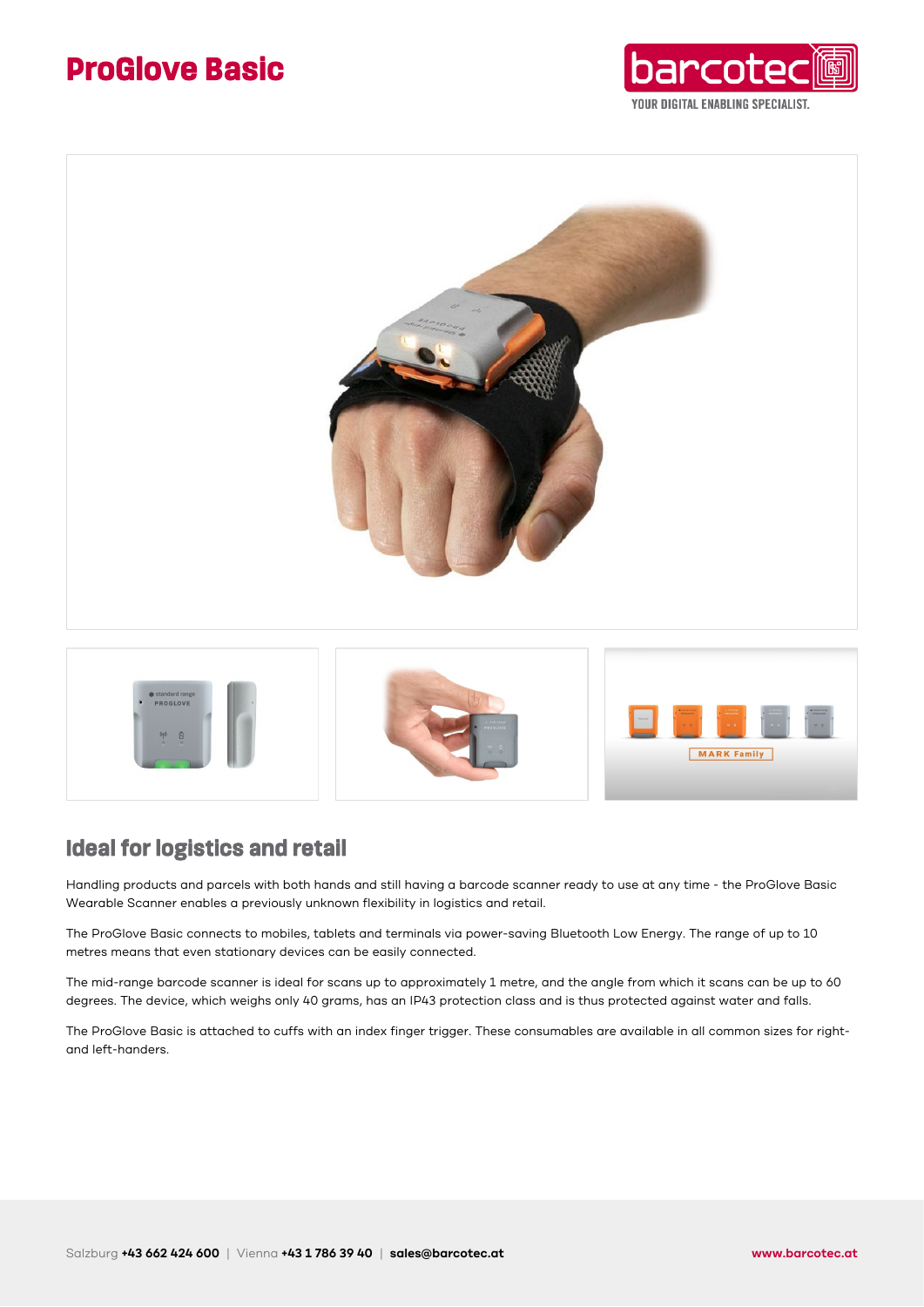# **ProGlove Basic**



### **Features**

**Readable codes**: 1D, 2D, Post

**Reading distance**: approx. 40 - 100 cm

**Feedback**: light, sound & vibration

**Battery**: approx. 3000 scans

**Connectivity**: Bluetooth Low Energy, up to 20 m

**Protection**: IP 43, drop-proof up to 2 m

**Operating temperature**: 0 - 50 °C

**Dimensions** (W x L x H): 50 x 45 x 16 mm

**Weight**: 40 g

## **Optional accessories**

**Longlife - Index Trigger**

**Reel**

**2-fold charging station**

**10-fold charging station**

**Gateway**